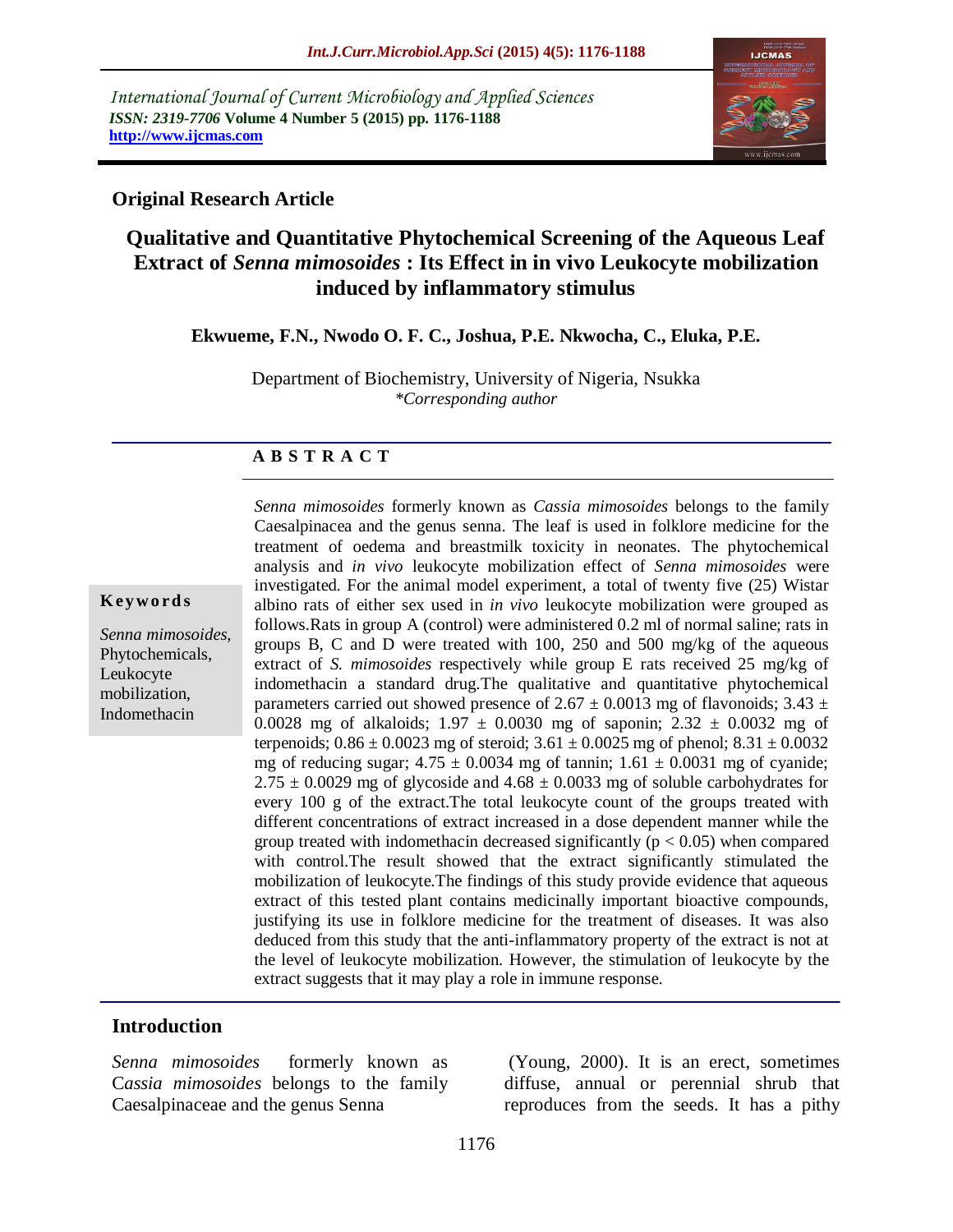stem which is woody at the base and is hairless or minutely hairy. The leaves are compound and alternate, with the petiole always bearing a gland below the bottom pair of leaflet. These leaflet are numerous, small, asymmetric and blunt at apex. The flowers are yellow and few. The fruit is a flat pubescent pod, about 6cm long and 5mm broad with 12-24 seeds.Generally, the leaves of some senna are useful in treating constipation, abdominal disorder, leprosy, skin diseases, leucderma, splenomegaly, hepathopathy, jaundice, helminthiasis, dyspepsia, cough, bronchitis, typhoid fever, anaemia, tumours (Joy *et al*., 1998). The aqueous leaf extract of Sennamimosides has anti-inflammatory potential which it exhibited by stabilizing membrane, inhibiting phospolipase A2 activity, prostaglandin synthase activity (Ekwueme*et al*., 2011).

Phytochemical is a natural bioactive compound found in plants, such as vegetables, fruits, medicinal plants, flowers, leaves and roots that work with nutrients and fibres to act as a defensesystem against diseases or more accurately, to protect against disease. Unlike vitamins and minerals, they have no nutritional value. They can however influence various body processes. They work together with nutrients and dietary fibre to protect the body against diseases, slow the aging process and reduce the risk of many diseases such as cancer, heart disease, stroke, high blood pressure (Igwenyi *et al*., 2011). Phytochemicals are divided into two groups, which are primary and secondary constituents; according to their functions in plant metabolism. Primary constituents comprise common sugars, amino acids, proteins and chlorophyll while secondary constituents consists of alkaloids, terpenoids and phenolic compounds (Krishnaiah *et al*., 2009) and many more such as flavonoids, tannins and so on. The

medicinal values of plants lies in these bioactive phytochemical constituents that produce definite physiological action on the human body (Akinmoladun *et al.*, 2007).

Inflammation is a complex pathophysiologic response of vascularised tissue to injury arising from various stimuli including thermal, cnemical or physical damage, ischemia, infectious agents, antigenantibody interactions and other biologic processes (Clark, 2002). Inflammation, a fundamental protective response, can be harmful in conditions such as lifethreatening hyper-sensitive reactions to insect bite, drugs, toxins and in chronic diseases such as rheumatic arthritis, lung fibrosis and cancer. Inflammatory response is brought about or mediated by inflammatory mediators such as chemokines, cytokines, cell adhesion molecules, extracellular matrix proteins (Simon *et al*., 2000) which when in excess are deleterious (Liu and Hong, 2002).

Leukocyte recruitment from circulation to a site inflammation is regulated by various mediators, including adhesion molecules. Activated leukocyte adhere to monocyte, neutrophils, basophils and T cells (Freedman and Loscalzo, 2002; Jawwieri*et al*., 2002). This phenomenon enables leukocyte to transmigrate into the subendothelial tissue. With activation of the immune system, various proinflammatory mediators may induce concomitant activation of platelets. Platelets contain various mediators that attract leukocytes (Gawaz*et al*., 2005), and mRNA for several chemokines has identified in platelets. These chemokines, which not only attract leukocyte but also stimulate them and further activate other platelets have been shown to be important for the pathogenesis of chronic allergic dermatitis. Leukocyte interaction with vascular endothelium are highly orchestrated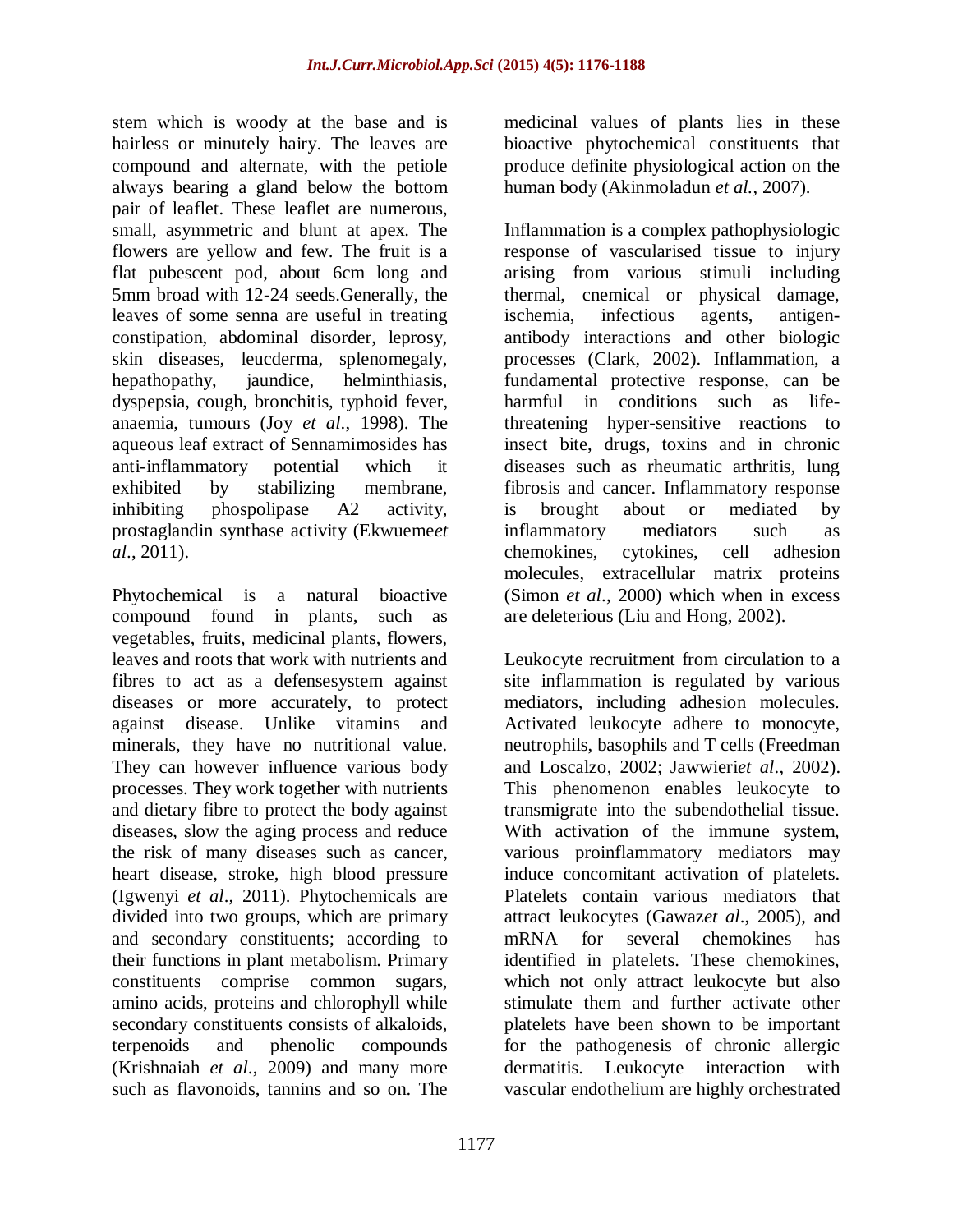processes that include the capture of free flowing leukocyte from the blood with subsequent leukocyte rolling, arrest, firm adhesion and ensuing diapedesis. This study was to justify the use of this plant in folklore medicine for the treatment of diseases. Moreover, to determine, if the antiinflammatory potential of this plant, as shown by previous studies, was at the level of leukocyte mobilization.

#### **Materials and Methods**

#### **Collection of plant material**

The leaves of (*Senna mimosoides* ) were collected from Ibagwa Roadside, Nsukka in Enugu state of Nigeria, during the months of July and August. The plant characterisation and identification was carried out by a taxonomist Mr P.O. Ugwuozor, in the Department of Botany, University of Nigeria, Nsukka.

#### **Animal material**

Wistar albino rats of either sex weighing between 130g and 250g, and fed on standard feeds, were obtained from the Animal House, Faculty of Biological Sciences, University of Nigeria, Nsukka. Mice of either sex weighing 13-35g were also obtained from the same source. These animals were given standard feeds for at least one week after purchase to acclematize them before use.

#### **Aqueous extraction**

A known amount (2000g) of *Senna mimosoides* leaves was extracted with 8400ml of distilled water using cold maceration. It was then filtered first with calico and subsequently with glass wool and finally Whatmann No.4 filter paper. The filtrate was concentrated by lyophilisation.

A brown slurry-like substance was obtained and stored in the refrigerator for further investigation.

### **Determination of percentage yield**

The percentage yield of the extract was calculated using the following formular

% yield =  $\frac{massofextract}{massofleaves} \times \frac{100}{1}$ 

### **Assay of biological activity**

### **Acute toxicity and lethality**

Investigation on acute toxicity of the extract with estimation of the median lethal dose  $(LD_{50})$  was carried out using Lorke's method (1983). Thirteen experimental animals (mice with weight range of 20g-30g) were used for the test. In the investigation, three groups of mice containing three mice each were administered 10-, 100- and  $1000g/kg$ respectively of the aqueous extract intraperitoneally (ip). They were observed closely for 24 hr for lethality or any other behavioural response. Based on the result, further increased doses of 1500-, 2000-, 3000- and 5000 mg/kg were administered ip to four other mice respectively. They were also observed for 24 hr for any death or behavioural changes.

### **Phytochemical analysis**

Phytochemical analysis of the organic extract was carried out according to the general method of Harbone (1998). Basic phytochemical screening was carried out using simple chemical tests to detect the presence of secondary plant constituents such as alkaloids, tannins, flavonoids, saponins, triterpenes, sterols, phenols, glycoside, reducing sugar and soluble carbohydrate in the sample. The methods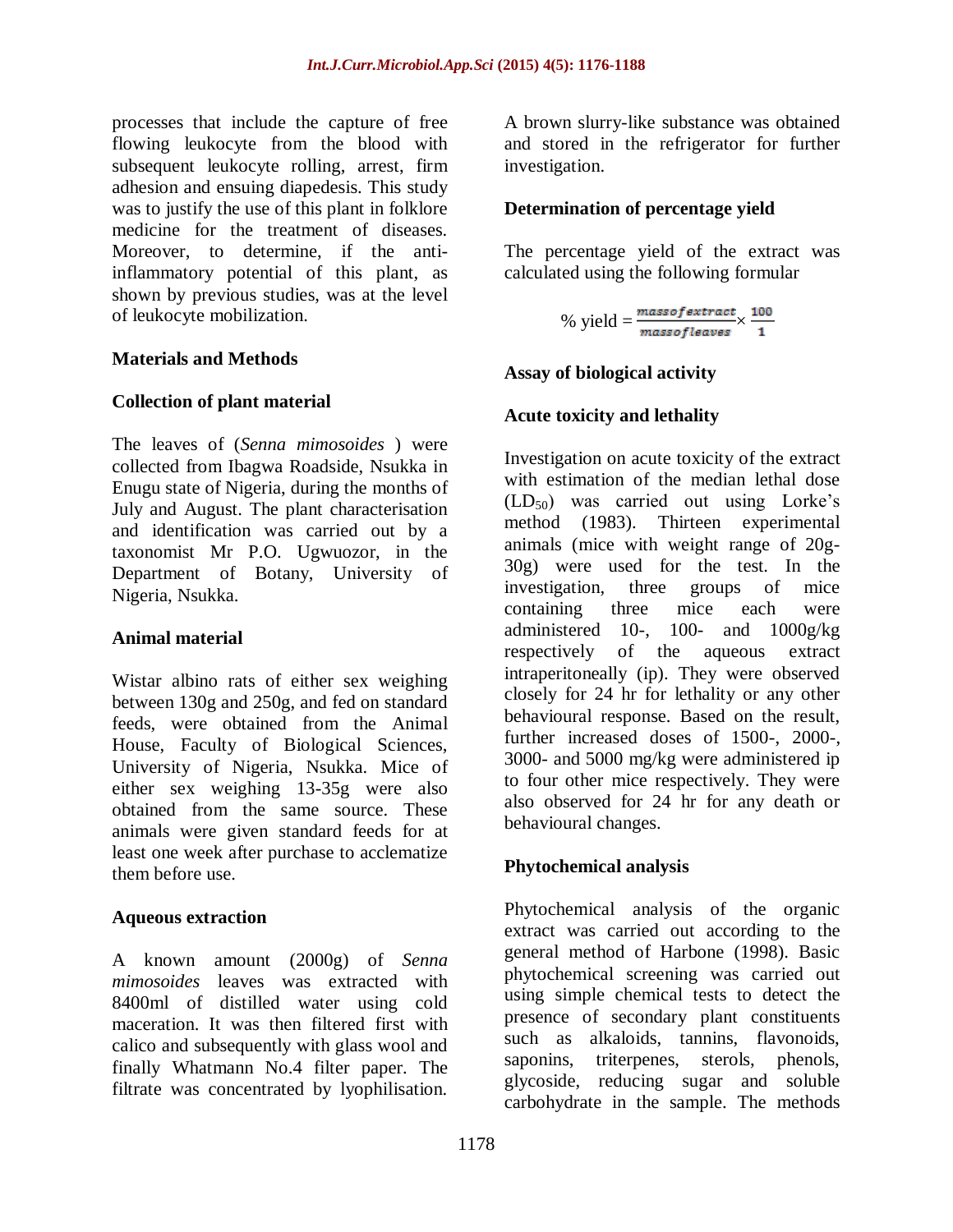used were those outlined by Harbone (1998) except otherwise stated.

### **Qualitative phytochemical analysis**

### **Test for Saponins**

A 5.0ml aliquot of the extract was diluted with 20ml of deionized water, shaken vigorously and observed. Persistent foaming indicated the presence of saponins.

### **Test for Alkaloids**

A known quantity of the extract, 0.1 mg was added to 6ml of dilute hydrochloric acid and boiled, after boiling, it was cooled and filtered. The filtrate was divided into three portions and subjected to the following tests.

To the first portion, 2 drops of Dragendorff's reagent were added. The formation of a red precipitate indicated the presence of alkaloids.

To the second portion, 2 drops of Meyer's reagent were added. A creamy white precipitate indicated the presence of alkaloids.

To the third portion, 2 drops of Wagner's reagent were added. A reddish-brown precipitate indicated the presence of alkaloids.

## **Test for Tannins**

The extract, 1 ml was added to 10 ml of deionised water and then treated with 3 drops of ferric chloride. A greenish-brown precipitate indicated the presence of tannins.

## **Test for Flavonoides**

A quantity of the extract was boiled in ethylacetate (10 ml) for 3 minutes, filtered and cooled. Then the filtrate (4 ml) was

shaken with 1ml of dilute ammonia solution. An intense yellow colouration indicated the presence of flavonoids.

### **Test for Terpenoids**

Nine millilitre (9 ml) of ethanol was added to 1g of the extract and refluxed for a few minutes and filtered. The filtrate was concentrated down to 2.5 ml in a boiling water bath. Hot distilled water (5ml) was added to the concentrated solution; the mixture was allowed to stand for 1 hour and the waxy mater was filtered off. The filtrate was extracted with 2.5 ml of chloroform using a separating funnel. The chloroform extract was evaporated to dryness in a water bath and dissolved in 3 ml of concentrated sulphuric acid and then heated for 10 min in a water bath. A grey colour indicated the presence of terpenoids.

### **Test for Steroids**

A known quantity of the test sample was extracted in the chloroform and filtered. The filtrate was mixed with 2 ml of conc.  $H_2SO_4$ carefully so that the sulphuric acid formed a lower layer. A reddish-brown colour at the interphase indicated the presence of steroidal ring.

## **Test for Phenols**

The test sample 0.1 g was added to 10 ml of distilled water. The solution was heated in a boiling water bath for 3 min and filtered. A 2 ml aliquot of the filtrate was placed in each of 3 test tubes. The filtrate in one of the test tubes was diluted with distilled water in the ratio 1:4. A blue or greenish colour indicated the presence of phenols.

### **Test for Glycosides**

Dilute sulphuric acid (5 ml) was added to 0.1 g of the extract in a test tube and boiled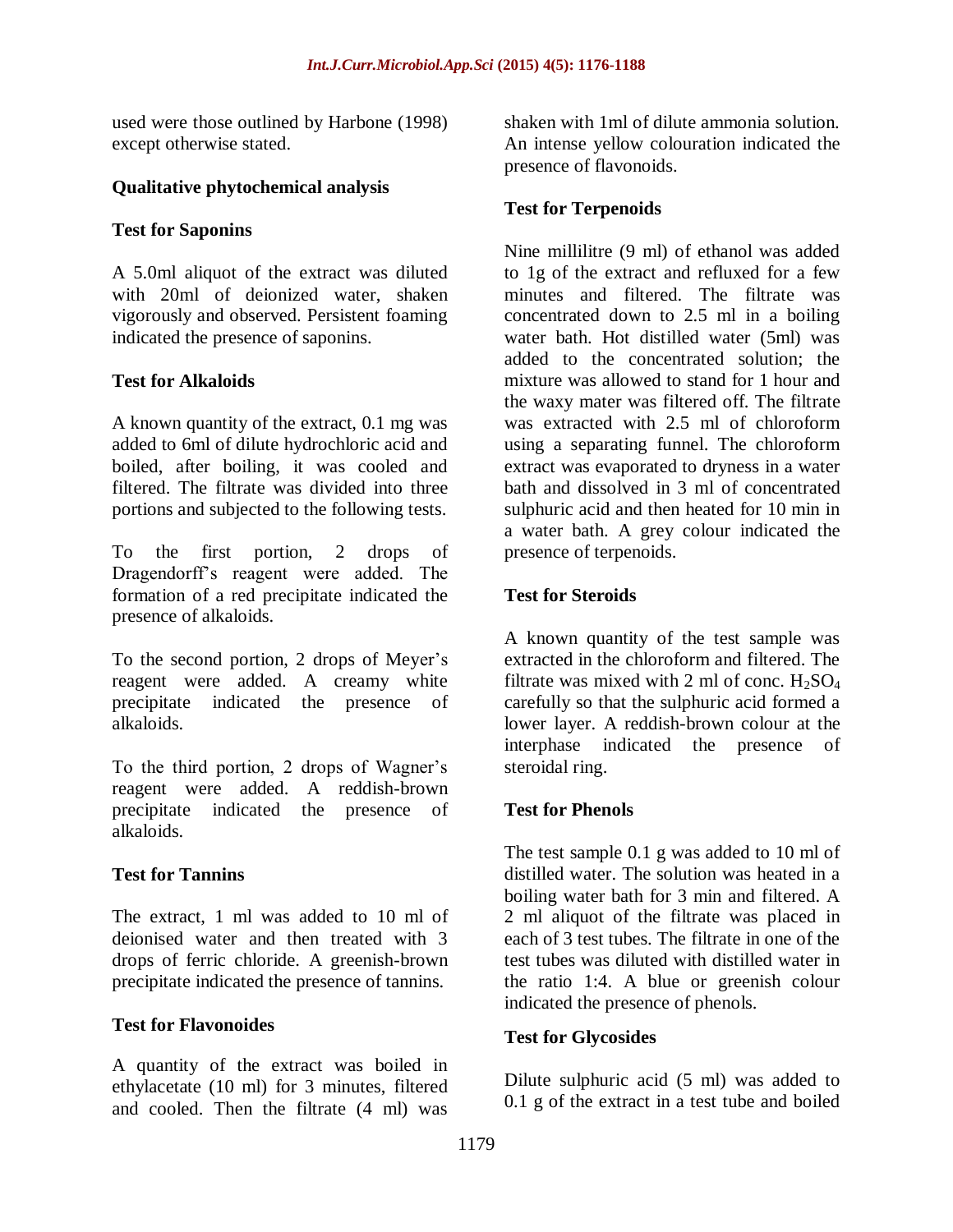for 15 min in a water bath, then cooled and neutralized with 20% potassium hydroxide solution. Ten millilitre (10 ml) of a mixture of equal parts of Fehling's solution A and B was added and boiled for 5 min. A more dense brick red precipitate indicated the presence of glycoside.

### **Test for Reducing Sugar**

Five millilitre (5 ml) of a mixture of equal parts of Fehling's solution A and B was added to 5 ml of extract and then heated in a water bath for 5 min. Brick red precipitate showed the presence of reducing sugar.

### **Test for Cyanide**

Distilled water (15 ml) was added to 0.1 g of the extract in a test tube. An alkaline picrate paper was suspended over the mixture and held in place by rubber bung. The arrangement was allowed to stand for 18 hr at room temperature. Colour change from yellow to orange indicated the presence of cyanide.

### **Test for Soluble Carbohydrate (Molisch test)**

The extract (0.1 g) was boiled with 2 ml of distilled water and filtered. To the filtrate, few drops of naphthol solution in ethanol (molisch's reagent) were added. Concentrated sulphuric acid in a Pasteur pipette was then gently poured down the side of the test tube to form a lower layer. A purple interfacial ring indicated the presence of carbohydrate.

### **Quantitative Phytochemical Analysis**

### **Test for Saponins**

The extract (1g) was marcarated with 10 ml of petroleum ether and decanted into a beaker. Another 10 ml of the petroleum

ether was added into the beaker and the filterate evaporated into dryness. The residue was dissolved in 6 ml of ethanol. The solution (2 ml) was put in a test tube and 2 ml of chromagen solution added into it. It was left to stand for 30 min and the absorbance was read at 550 nm.

### **Test for Alkaloids**

The extract (1 g) was marcarated with 20 ml of ethanol and 20%  $H_2SO_4$  (1:1 v/v). The filterate (1 ml) was added to 5 ml of 60% H2SO4. After 5 min, 5 ml of 0.5% formaldehyde in  $60\%$  H<sub>2</sub>SO<sub>4</sub> was mixed with the mixture and allowed to stand for 3 hr. The absorbance was read at 565 nm.

### **Test for Tannins**

The extract (1 g) was marcarated with 50 ml of methanol and filtered. To the filterate (5 ml), 0.3 ml of 0.1N ferric chloride in 0.1N HCl and 0.3 ml of 0.0008 M of potassium ferricyanide were added and the absorbance read at 720 nm.

### **Test for Flavonoids**

The extract (1 g) was marcarated with 20 ml of ethylacetate for 5 min and filtered. To the filterate (5 ml), 5 ml of dilute ammonia was added and shaken for 5 min. The upper layer was collected and the absorbance read at 490 nm.

### **Test for Terpenoids**

The extract (1 g) was marcarated with 50 ml of ethanol and filtered. To the filtrate (2.5 ml), 2.5 ml of 5% aqueous phosphomolybdic acid solution was added and 2.5 ml of concentrated  $H_2SO_4$  was gradually added and mixed. The mixture was left to stand for 30 min and then made up to 12.5 ml with ethanol. The absorbance was taken at 700 nm.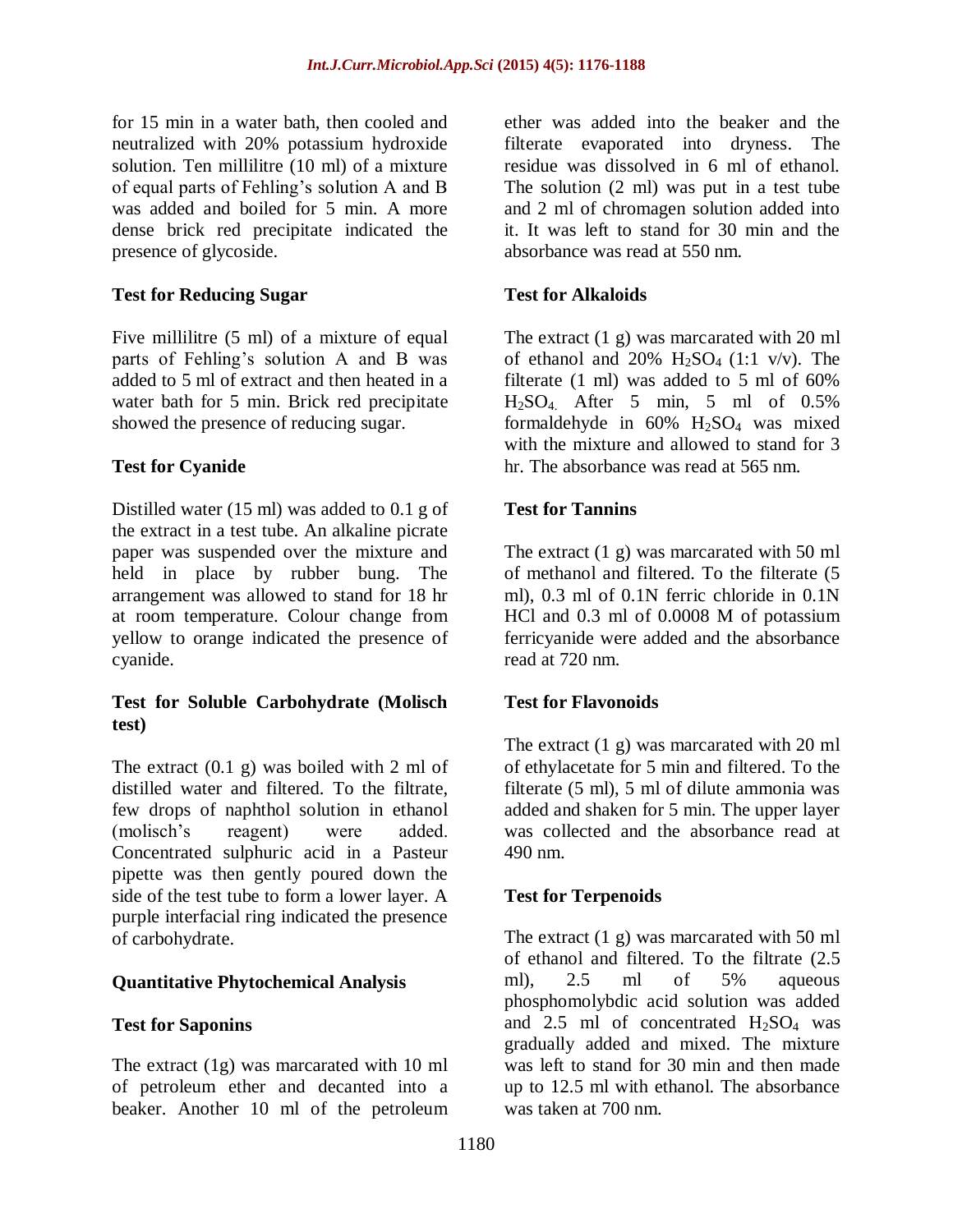### **Test for Steroids**

The extract (1 g) was marcarated with 20 ml of ethanol and filterd. To the filterate (2 ml), 2 ml of chromagen solution was added and the solution left to stand for 30 min. The absorbance was read at 550 nm.

### **Test for Glycosides**

The extract (1 g) was marcarated with 50 ml of distilled water and filtered. To the filterate (1 ml), 4 ml of alkaline pirate solution was added. The mixture was boiled for 5 min and allowed to cool. The absorbance was read at 490 nm.

### **Test for Reducing Sugar**

The extract (1 g) was marcarated with 20 ml of distilled water and filtered. To 1 ml of the filterate, 1 ml of alkaline copper reagent was added. The mixture was boiled for 5 min and allowed to cool. Then 1 ml of phosphomolybdic acid reagent and 2 ml of distilled water was added and the absorbance read at 420 nm.

## **Test for Soluble Carbohydrate**

The extract (1 g) was marcarated with 50 ml of distilled water and filtered. To the 1 ml of the filterate, saturated aqueous solution of picric acid was added and absorbance read at 580 nm.

### **Test for Cyanide**

The extract (1 g) was marcarated with 50 ml of distilled water and then filtered. To 1 ml of the filterate, 4 ml of alkaline picrate solution was added. The mixture was boiled for 5 min and allowed to cool. The absorbance was measured at 490 nm.

#### **Test for Phenols**

The extract (1 g) was marcarated with 20 ml of 80% ethanol and then filtered. The filterate (5 ml) was added to 0.5 ml of folinciocalteus reagent and allowed to stand for 30 min. Then 2 ml of 20% sodium carbonate was added and absorbance measured at 650 nm.

#### **Effect of the extract on** *in vivo* **leukocyte mobilization**

The effect of the extract on *in vivo* leukocyte migration induced by inflammatory stimulus was investigated using the method of Ribeiro*et al.,* (1991). One hour after oral administration of extract, each rat in the groups received intraperitoneal injections of 0.5ml of 3% (w/v) agar suspension in normal saline. Four hours later, the rats were sacrificed and the peritoneum washed with 5ml of 5% solution of EDTA in phosphate buffered saline (PBS). The peritoneal fluid was recovered and total and differential leukocyte counts (TLC and DLC) were performed on the perfusates.

## **Results and Discussion**

### **Extraction of** *Senna mimosoides*

Dried leaves of *Senna mimosoides* 2000g was subjected to cold aqueous extraction yielded 35.3%. The extract which was brown and slurry-like was used in all biological activity determination.

### **Phytochemical composition**

### **Qualitative Phytochemical Composition**

The result in Table 1 below indicated the presence of steroid, alkaloid and cyanide in mild concentration; saponins, flavonoids, terpenoids, phenols and soluble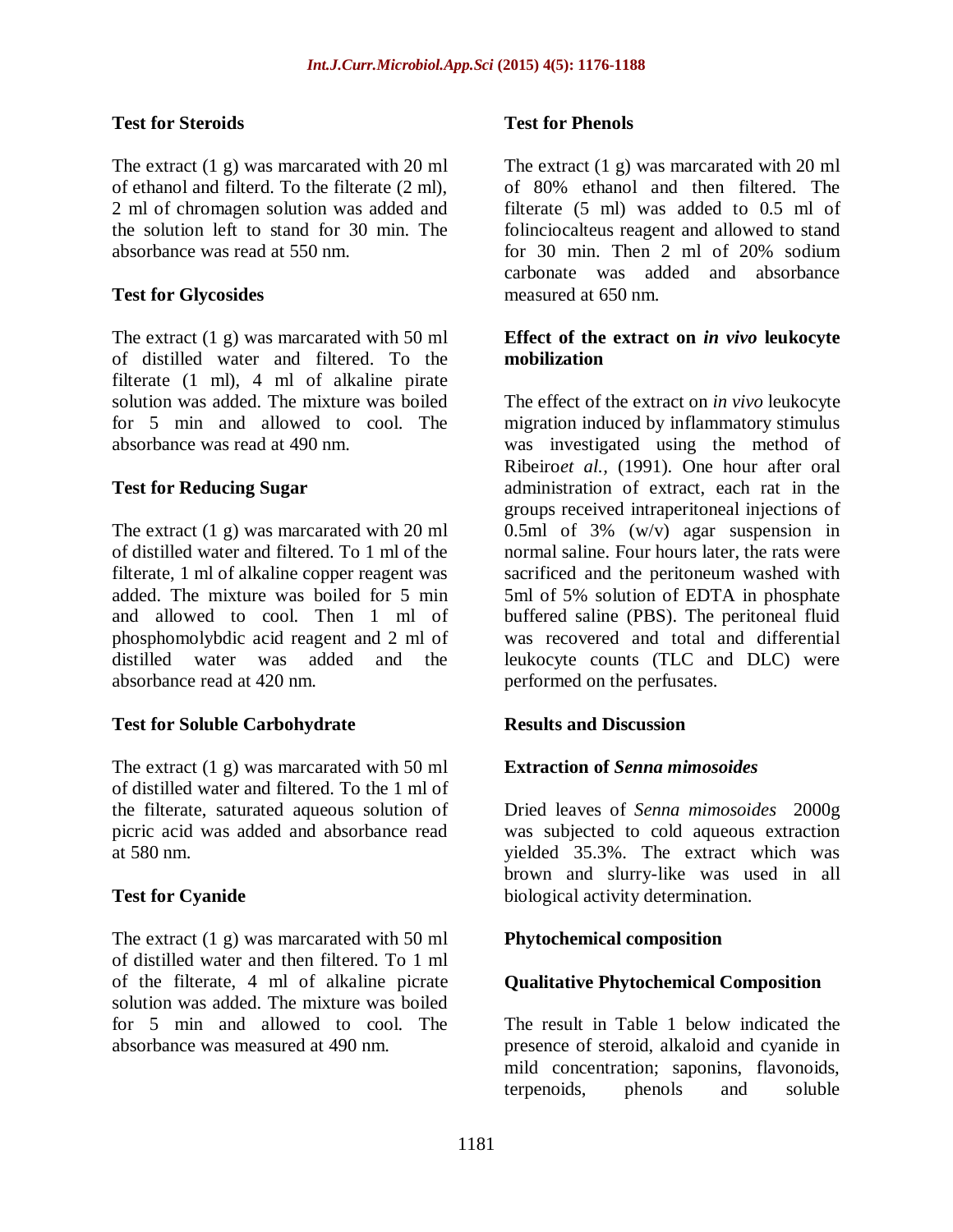carbohydrate in moderate amount while tannins and reducing sugar were present in abundance

### **Qualitative Phytochemical Composition**

Table 2 below reveals the qualitative phytochemical composition present in the extract. It shows the degree of abundance of these phytochemicals in mg/100g of the extract is as follows;  $4.68 \pm 0.0033$  of soluble carbohydrate,  $4.75 \pm 0.0034$  of tannin,  $1.61 \pm 0.0031$  of cyanide,  $8.31 \pm 0.0031$ 0.0032 of reducing sugar,  $1.97 \pm 0.0030$  of saponin,  $0.86 \pm 0.0023$  of steroid,  $2.67 \pm 0.0023$ 0.0013 of flavonoid, 3.43 ± 0.0028 of alkaloid,  $2.75 \pm 0.0029$  of glycoside,  $0.87 \pm$ 0.0032 of terpenoid and  $3.61 \pm 0.0025$  of phenol.

## $LD_{50}$

In the investigation, there was no lethality or behavioural change in the three groups of mice that received 10, 100 and 1000 mg/kg of the extract. Based on this result, further increased doses of 1500, 2000, 3000 and 5000 mg/kg of the extract were administered to four other groups respectively. Those that received 3000 and 5000 mg/kg showed weakness and drowsiness. No death occured within 24 hr of administration.

### **Result of effect of extract on in vivo leukocyte mobilization**

### **Effect of the Extract on** *in vivo* **Leukocyte Migration**

From the table below the extract of Senna leaves produced a significant increase ( $p <$ 0.05) in agar induced leukocyte mobilization into the peritoneum. The total leukocyte count of the groups treated with different concentrations of extract increased in a concentration dependent manner while that

of the group treated with indomethacin decreased significantly  $(p < 0.05)$  when compared with that of the control. Lymphocyte and neutrophils were the most mobilized leukocytes. Neutrophil mobilization was more in the group that received 100mg/kg of the extract and least in the group treated with 500mg/kg. The mobilization of lymphocyte increased gradually as the concentration of the extract increased.

Plants are known to contain a variety of secondary metabolites. These secondary metabolites or bioactive compounds produce definite physiological actions on the human system. According to Yadav and Agarwala, (2011), approximately 25 percent of all prescribed medicines today are substances derived from plants. Interestingly, many of these phytochemicals have been discovered and even isolated from a variety of medicinal plants. Regrettably, however, not many of them have been exploited for clinical use. It is important to comment that the presence or absence of any particular bioactive compounds fundamentally depends on the solvent of extraction and the plant part used for the extraction (Dai and Mumper, 2010). Phytochemical analysis of plants is predicated by the need for drug alternatives of plant origin, made imperative by the high cost of synthetic drugs. These secondary plant metabolites extractable by various solvents exhibit varied biochemical and pharmacological actions in animals when ingested (Nwogu*et al*., 2008). The leaf extract of *Senna*contains, glycosides, reducing sugars, saponins, triterpenes, flavonoids, tannin, soluble carbohydrates, cyanide, steroids, phenols and alkaloids (Table 1 and 2).

The flavonoid content of the aqueous extract of *Senna* as shown in Table 2 is  $(2.67 \pm$  $0.0013$  mg/100 g), which is more than that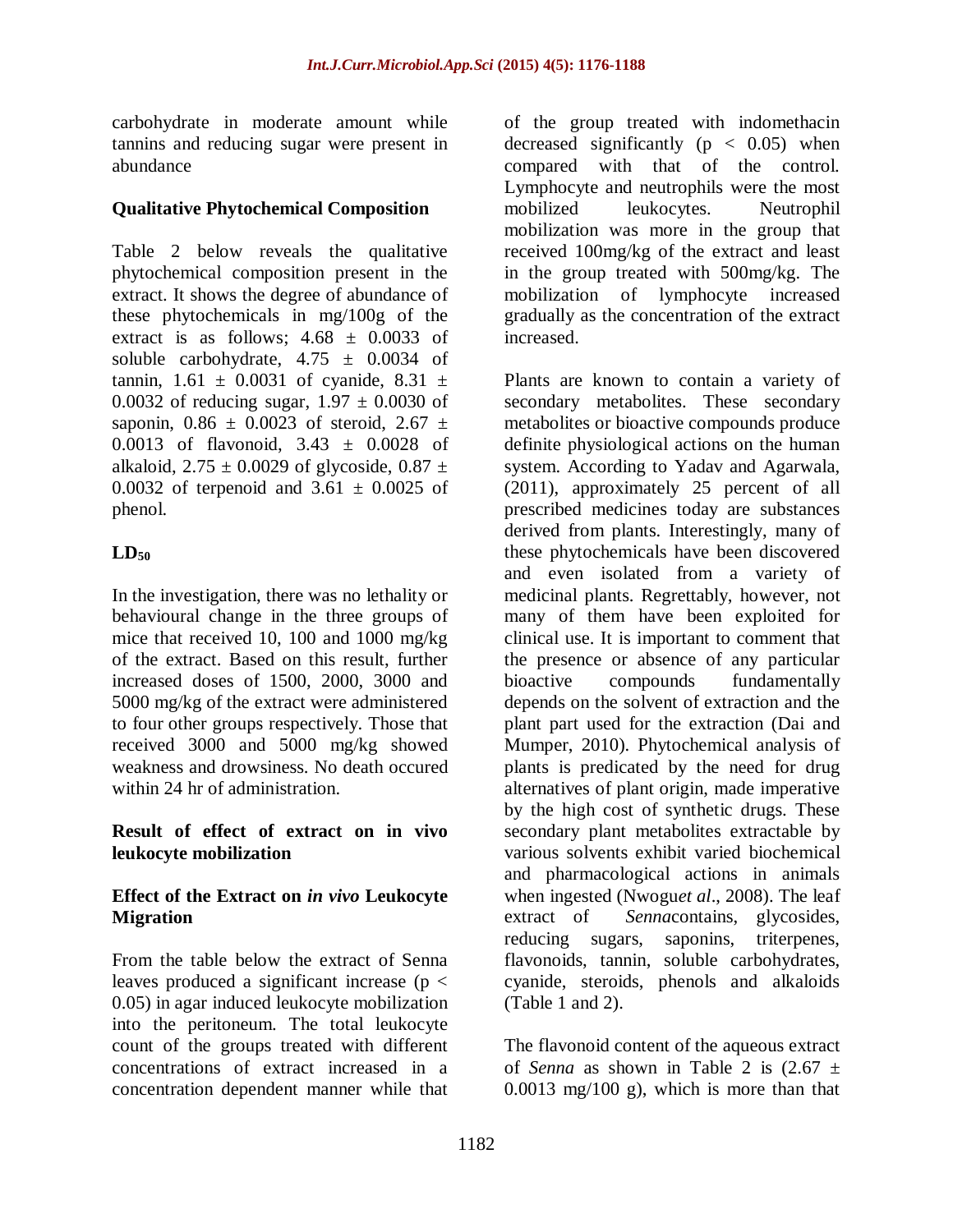found in species like *T officinale*  $(1.0 \pm 0.02)$ mg/100 g), *A. indica*( $0.62 \pm 0.10$  mg/100 g), *C.asiatica*  $(0.52 \pm 0.20 \text{ mg}/100 \text{ g})$ , *E. officinalis* (0.55±0.13mg/100g*, H. rosasinensis* (0.40 ± 0.15 mg/100 g), *M. oleifera*(0.51 ± 0.18 mg/100 g)*,I. cylindrica*  $(0.32 \pm 0.16 \text{ mg}/100 \text{ g})$ , *R. Arvensi* $(1.769 \pm 1.769 \text{ g})$ 0.022 mg/100 g), *C. lanatus* (0.562 ± 0.0013 mg /100 g), *E. ravens*  $(1.034 \pm 0.008)$ mg/100 g), *F.critica* (0.9863 ± 0.0026 mg/100 g),*Garcinia kola* (2.041 mg/100 g), (Krishnaiah*et al*., 2009). The presence of flavonoids in the leaf of *Senna* could account for its use as an antinflammatory agent (Ekwueme*et al*., 2011). It also means that the plant could be used to prevent damage caused by free radicals in the body (Dweck and Mitchell, 2002) and for the treatment of diarrhoea (Schuier *et al.*, 2005), fever-reducing (antipyretic), pain-relieving (analgesic) and spasm-inhibiting (spasmolytic) activities and anticancer activities. Flavonoids exhibit dramatic effects on immune and inflammatory cells; these can be either immunosuppressant or immunostimulatory (Huang *et al*., 2010). In some cases, the immunosuppressant effect is not caused by direct cytotoxicity of the flavonoids themselves. Some studies indicate that the effects are possible only when these cells are physiologicallyactivated.

Tannins are known to possess immuno stimulating activites. Well known Ayurvedic formulation, *Triphala churna* contains *Terminalia chebula*, *Terminalia belenica* and *Emblicaofficialis*, which are rich in tannin and has been reported for its immunostimulating activity (Kumar and Subrahmanyam, 2013). The significant immunostimulant effect of the aqueous extracts of *Senna* leaves on cyclophosphamide induced myelo suppression may be attributed to the collective presence of saponins, sterols,

tannins and flavonoids in the extracts. A number of plants used in traditional medicines for rejuvenation therapy and chronic ailments have been shown to stimulate immune responses and several active substances have been isolated (Kumar and Subrahmanyam, 2013). Tables 1 and 2 show the presence of tannins in the leaves S. m  $(4.75 \pm 0.0032)$ . This is lesser than the tannin content in some plants like *A. indica* (9.1±0.20), *C. asiataca* (10.3 ± 0.15), *E. officinalis* (11.2 ± 0.16), *H. rosa-sinensis*  $(8.5 \pm 0.22)$ , *I. Cylindrical*  $(9.3 \pm 0.11)$ , *M. oleifera* (9.2±0.26) but higher than that of *G.kola* (0.342  $\pm$  0.00). These plants are used in wound healing (Okwu and Josiah, 2006; Nayak *et al*., 2007); treatment of dysentery, diarrhoea and urinary tract infection (Goh*et al*., 1995; Okwu and Josiah, 2006; Fahey, 2005). This suggests the possible potential of *Senna* leaves in the treatment of dysentery, diarrhoea, urinary tract infection and in wound healing.

The alkaloid content of the aqueous extract of *Senna* was found to be  $(3.43 \pm 0.0029)$ mg/100 g) which is more than the alkaloid content in some plants like *Taraxacom officinale* (1.1 ± 0.03 mg/100 g), *C. asiatica*  $(0.31 \pm 0.06 \text{ mg}/100 \text{ g})$ , *I. cylindrica*  $(0.45 \pm 0.06 \text{ mg}/100 \text{ g})$ 0.18 mg/100 g), *E. officinalis*(0.24  $\pm$  0.03 mg/100 g), A*. indica* (0.52 ± 0.12 mg/100 g), *H. rosa - sinensis*( $0.51 \pm 0.16$  mg/ $100$ g), *E. ravens* (0.399 mg/100 g), R. arvensis (0.2579 ± 0.007 mg/100 g), *C. lanatus*, (0.176 ± 0.0013 mg/100 g), *F. critica* (0.226 ± 0.0068 mg/100 g), *C. lanatus* (0.176 mg/100 g) and *G.kola* (0.647 mg/100 g) (Krishnaiah *et al*., 2009). The presence of alkaloids (Table 2) in the leaves of *Senna* means that the leaves could beused in hypertension treatment (Akinpelu and Onakoya, 2006; Raffauf, 1996 and Olaleye, 2007); prolonging the action of several hormones and acting as stimulants, pain reliever and tranquilizer.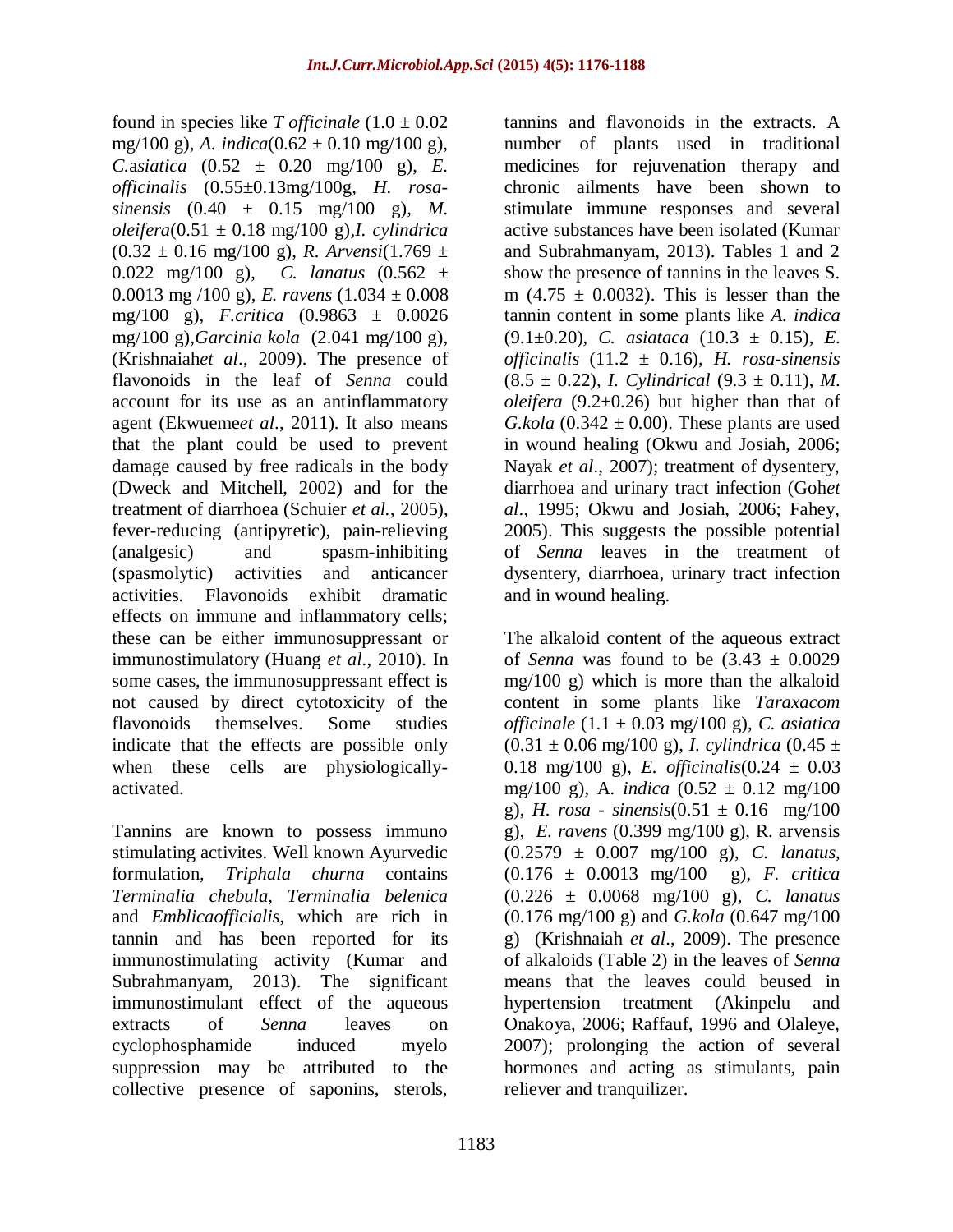Saponins are either triterpenoid or steroidal glycosides proven as important phytoconstituent with different pharmacological activities such as antiallergic, antiphlogostic, cytotoxic, antitumour, antiviral, immunomodulating, antihepatotoxic, molluscicidal and antifungal effects. There is evidence of the presence of saponins in traditional medicine preparations, where oral administrations might be expected to lead to hydrolysis of glycosides from terpenoids (and obviation of any toxicity associated with the intact molecule) (Musa *et al*., 2011).

The saponin content of the aqueous extract of *Senna* was found to be  $(1.97 \pm 0.003)$ mg/100 g) which is lesser when compared with the saponin content of *T. officinale*  $(2.95 \pm 0.1 \text{ mg}/100 \text{ g})$ , *A. indica*  $(2.10 \pm 10^{2})$ 0.13 mg/100 g), *C. asiatica* (2.20 ± 0.11 mg/100 g), *M. oleifera*(2.30 ± 0.04 mg/100 g), *H. rosa-sinensis*  $(2.00 \pm 0.08 \text{ mg}/100 \text{ g})$ , R. arvensis (2.49 ± 0.02 mg/100 g), *C. lanatus* (2.52 ± 0.016 mg/100 g), *G. kola*  $(2.47 \text{ mg}/100 \text{ g})$  and higher than that of *E*. *officinalis*(1.10  $\pm$  0.05 mg/100 g) and *I*. *cylindrical* (1.4 ± 0.02 mg/100 g) *F. Critica*(0.82 ± 0.004 mg/100 g), *E. ravens* (1.61 ± 0.012 mg/100 g) (Krishnaiah *et al*., 2009). The saponin content of *Senna* also might be responsible for its antinflammatory properties (Ekwueme*et al*., 2011) and for its immunomodulating effect as indicated above. The presence of saponins in *Senna*leaves suggests that it could be used to treat hyperglycaemia (Sotheeswaran*et al.*, 1998), to cleanse and purify blood, treat hypertension (Fahey, 2005), and might also have cholesterol binding properties, haemolytic activities (Okwu, 2004), wound healing properties and treatment of bleeding.

As shown in Table 3 there was a significant increase  $(p \lt 0.05)$  in agar induced mobilization of leukocyte upon treatment with the extract. This increase was dose dependent. This shows that the agar suspension was able to create an injury that was responded to by the extract probably enhancing the proliferation of inflammatory mediators that increased the production of leukocytes which migrated to the site of injury.

From the result in Table 3, neutrophil was the most mobilized leukocyte agreeing with the report of Vega and Corbi (2006) which states that during injury, phagocytic cell increases in number in the blood stream and they are largely responsible for elevated white blood cell count during infection. The neutrophil stimulated by the extract then fight and eliminate the infectious agent using myeloperoxidase present in the primary granules, lactoferrin and gelatinase present in the secondary granules, to degrade extracellular matrix, digest phagocytosed material, exert antimicrobial activity and initiate inflammation (Dale *et al*., 2008).

The increase in neutrophil by the extract shows its probable potential in recruiting DCs and monocyte that complete innate clearance of invading microbes and also initiate more specific adaptive immune responses (Vega and Corbi, 2006).

Furthermore, the mobilization of neutrophil by the extract suggests that the extract activates the generation of respiratory burst by activating nicotinamide adenine dinucleotide phosphate (NADPH) oxidase which generates ROS used in killing microbes (Puga*et al*., 2012). Moreover, the extract can also mop up this ROS when they are produced in excess due to its antioxidant effect.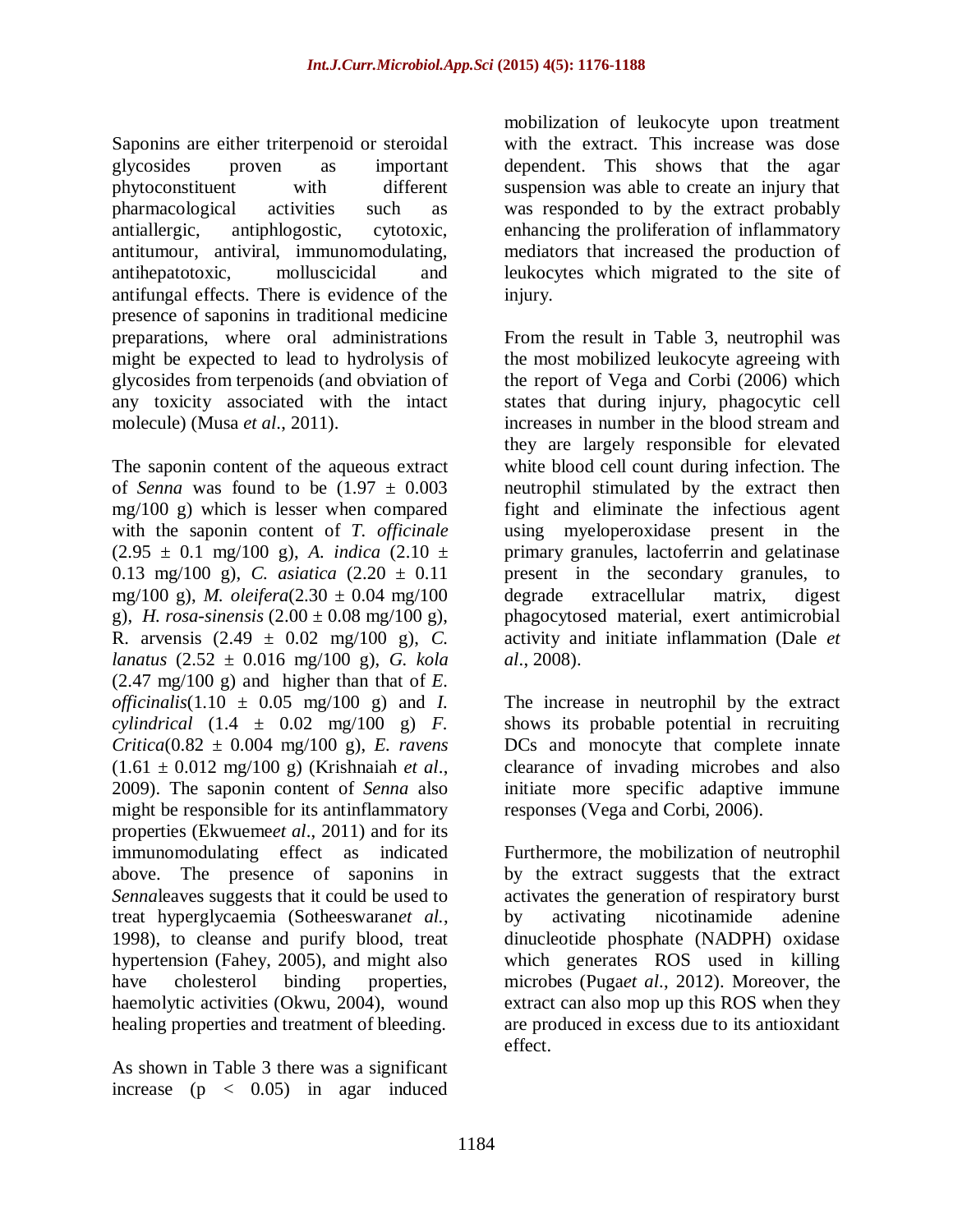| S/N            | <b>Test</b>                     | <b>Observation</b>               | <b>Inference</b> |
|----------------|---------------------------------|----------------------------------|------------------|
| $\mathbf{1}$   | Saponins (Frothing test)        | Persistence foaming              | $++$             |
| $\overline{2}$ | Tannins (Ferric chloride)       | Greenish-brown precipitate       | $+++$            |
| 3              | Flavonoids (Ethylacetate test)  | Intense yellow colouration       | $++$             |
| 4              | Terpenoids (Chloroform and      | A grey colouration               |                  |
|                | acetic anhydride test)          |                                  | $++$             |
| 5              | Steroid (Conc. $H_2SO_4$ )      | Reddish brown colouration        |                  |
|                |                                 | (Steroidal ring)                 | $^{+}$           |
| 6              | Phenols (Distilled water test)  | <b>Blue-Greenish colouration</b> | $++$             |
| 7              | Alkaloid                        |                                  |                  |
|                | Dragendorff's reagent           | Red precipitate                  | $^{+}$           |
| $\ddot{\rm n}$ | Mayer's reagent                 | Creamy-white precipitate         | $+$              |
| iii            | Wagners reagent                 | Reddish-brown precipitate        | $+$              |
| 8              | Reducing sugar                  | Brick-red precipitate            | $+++$            |
| 9              | Soluble carbohydrate            | Purple interfacial ring          | $++$             |
| 10             | Glycoside (Sulphuric acid test) | Brick-red precipitate            | $++$             |
| 11             | Cyanide                         | Orange colouration               | $\pm$            |

## **Table.1** Results of the Qualitative Analysis

+mild

++moderate

+++abundance

|  | Table.2 Results of the Quantitative Analysis |
|--|----------------------------------------------|
|--|----------------------------------------------|

| Phytochemical(mg/100g) | Mean $\pm$ STD                          |
|------------------------|-----------------------------------------|
| Soluble carbohydrate   | $4.68 \pm 0.0033$                       |
| Tannin                 | $4.75 \pm 0.0034$                       |
| Cyanide                | $1.61 \pm 0.0031$                       |
| Reducing sugar         | $8.31 \pm 0.0032$                       |
| Saponin                | $1.97 \pm 0.0030$                       |
| Steroid                | $0.86 \pm 0.0023$                       |
| Flavonoid              | $2.67 \pm 0.0013$                       |
| Alkaloid               | $3.43 \pm 0.0028$                       |
| Glycoside              | $2.75 \pm 0.0029$                       |
| Terpenoid              | $0.87 \pm 0.0032$                       |
| Phenol<br>.<br>.       | $7.44 \pm 0025$<br>$\sim$ $\sim$ $\sim$ |

Values represent mean  $\pm$  standard deviation of triplicate sample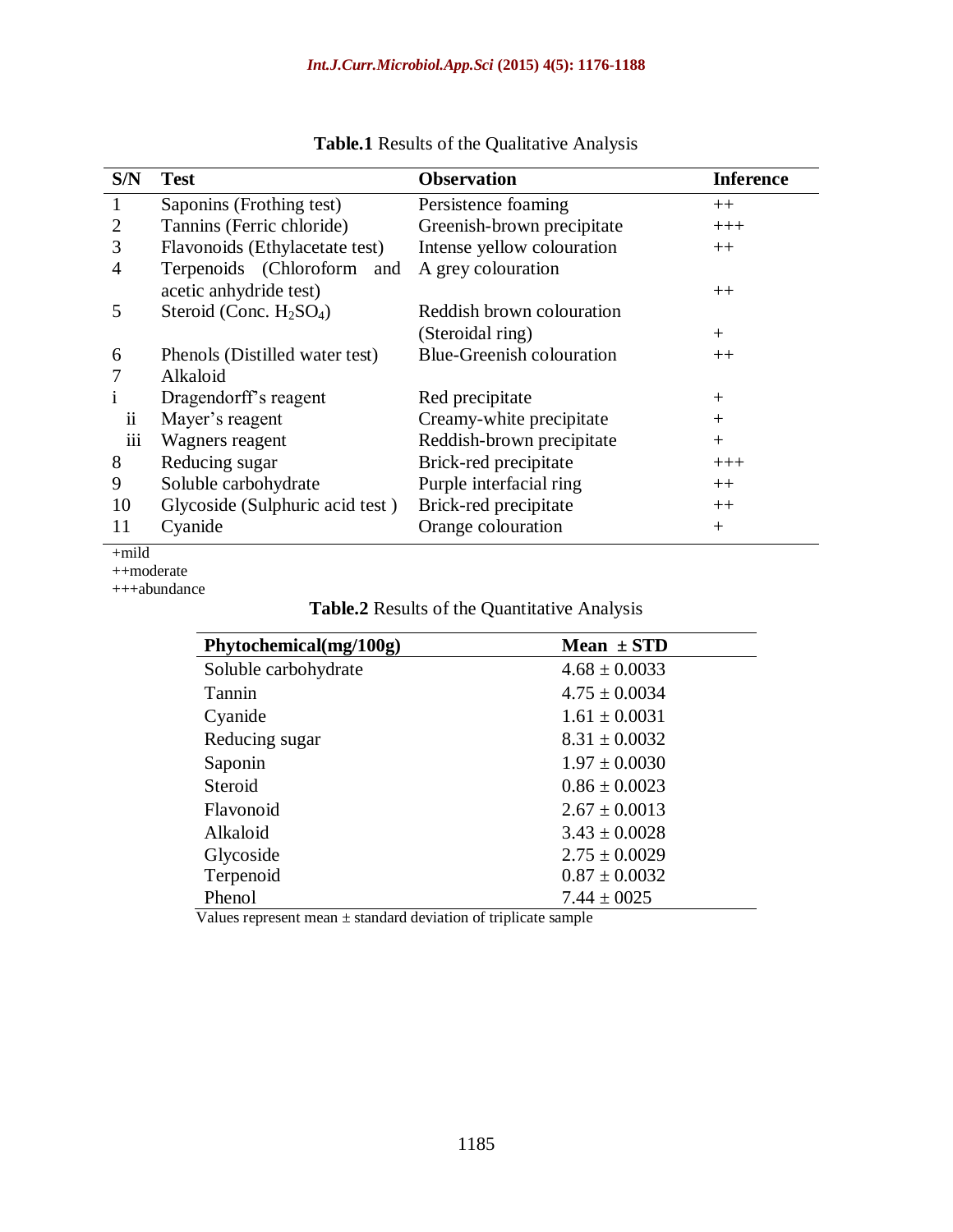| <b>Phases</b>   | Dosages mg/kg body Mortality |     | <b>Behavioural</b> |  |
|-----------------|------------------------------|-----|--------------------|--|
|                 | weight                       |     | <b>Changes</b>     |  |
| <b>Phase I</b>  |                              |     |                    |  |
| Group 1         | 10                           | 0/3 | Nil                |  |
| Group 2         | 100                          | 0/3 | Nil                |  |
| Group 3         | 1000                         | 0/3 | Nil                |  |
| <b>Phase II</b> |                              |     |                    |  |
| Group 1         | 1500                         | 0/3 | <b>Nil</b>         |  |
| Group 2         | 2000                         | 0/3 | Nil                |  |
| Group 3         | 3000                         | 0/3 | <b>Nil</b>         |  |
| Group 4         | 5000                         | 0/3 | Weakness<br>and    |  |
|                 |                              |     | drowsiness         |  |

**Table.3** The Median Lethal Dose of Aqueous Extract of the Leaf Extract of *S.mimosoides*

**Table.4** The Effect of Aqueous Extract of S.mimosoides Leaves on In Vivo Leukocyte Migration in Rats

| <b>Treatment</b> | <b>Dose</b><br>(mg/kg)   | <b>TLC</b><br>(mms3) | Differential leucocyte mobilization $(\%)$ |   |   |                          |       |
|------------------|--------------------------|----------------------|--------------------------------------------|---|---|--------------------------|-------|
|                  |                          |                      | N                                          | E | M | В                        |       |
|                  |                          |                      |                                            |   |   |                          |       |
| A                | $\overline{\phantom{0}}$ | $2500 \pm 86.60$     | 10.50                                      |   |   | $\overline{\phantom{a}}$ | 89.50 |
| B                | 100                      | $3425 \pm 53.11$     | 16.75                                      |   |   |                          | 83.25 |
| C                | 250                      | $3813 \pm 166.42$    | 14.80                                      |   |   | $\overline{\phantom{a}}$ | 85.20 |
| D                | 500                      | $4488 \pm 196.12$    | 13.50                                      |   |   | $\overline{\phantom{a}}$ | 85.49 |
| E                | 25                       | $1738 \pm 38.00$     | 11.50                                      |   |   | $\overline{\phantom{0}}$ | 88.25 |
|                  |                          |                      |                                            |   |   |                          |       |

Key

N= Neutrophil; E= Eosinophil; M= Monocyte; B= Basophil; L= Lymphocyte

The fact that indomethacin used decreased leukocyte mobilization corresponds with former findings that high doses of indomethacin inhibit the accumulation of leukocytes (Bhattacherjee *et al*., 1983).

These results show that the extract has immunostimulatory effect and could be used in boosting immune response

#### **References**

Christakis Akinmoladun, A.C., Ibukun, E.O., Afor, E., Obuotor, E.M. and Farombi, E.O. (2007). Phytochemical constituent and antioxidant activity of extract from the leaves of *Ocimumgratissimum. Science Research Essay*, 2: 163-166.

- Akinpelu, D.A. and Onakoya, T.M. (2006). Antimicrobial activities of medicinal plants used in folklore remedies in south-western. *African Journal of Biotechnology*, 5:1078-1081.
- Bhattacherjee, P., Williams, R.N. and Eakins, K.E. (1983). A comparison of the ocular anti-inflammatory activity of steroidal and non-steroidal compounds in the rat. *Investigative Opthalmlogy and Visual Science*, 24:1143-1146.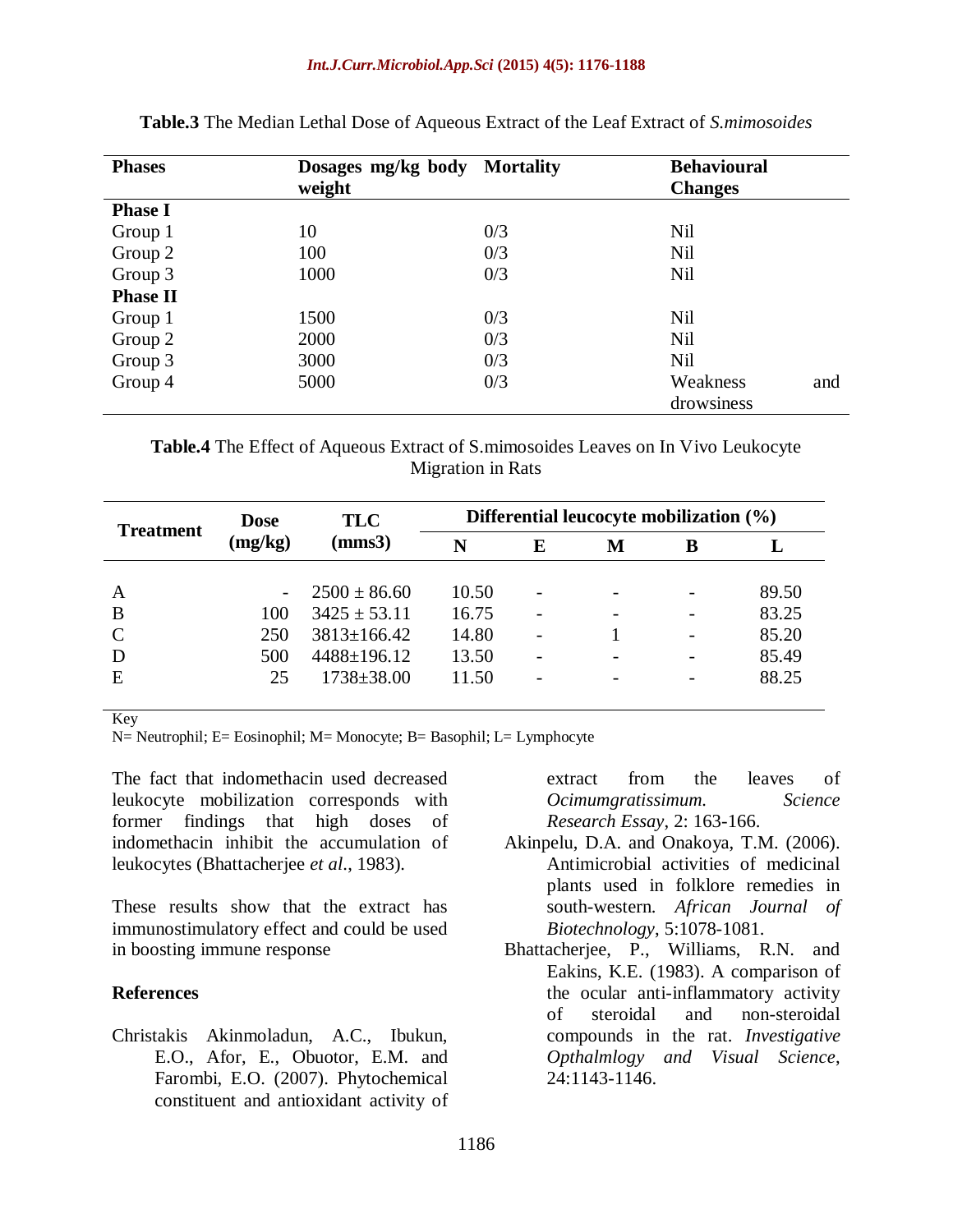- Clark, R. (2002). Leukocyte function in inflammation and immunity. McGraw Hill Publishers. Pp. 1-8.
- Dai, J. and Mumper, R.J. (2010). Plant phenolics: Extraction, analysis and their antioxidant and anticancer properties. *Molecules*, 15:7313-7352.
- Dale, D.C., Boxer, L. and Liles, C.W. (2008). The phagocytes: neutrophils and monocytes. *Blood*, 112: 935-945.
- Dweck, A.C. and Mitchell, D. (2002). *Emblicaofficinalis* [Syn: PhyllanthusEmblica] or Amla: the Ayurvedic wonder. Chesham Chemicals Ltd. London.
- Ekwueme, F.N., Oje, O.A., Nwodo, O.F.C. and Ozoemena, N.F. (2011). Antiinflammatory capacity of the aqueous leaf extract of *Senna mimosoides* on inhibition of rat oedema, platelet aggregatory activity and prostaglandin synthase activity. *Journal of Medecinal Plants Research*, 5(14):3028-3036.
- Ekwueme, F.N., Oje, O.A., Ozoemena, N.F. and Nwodo, O.F.C. (2011). Antiinflammatory effect of the aqueous leaf extract of*Senna mimosoides* in membrane stabilization and inhibition of phospholipase A<sup>2</sup> activity. *Journal of Pharmacy Research*, 4(7):1973- 1976.
- Fahey, J.W. (2005). *Moringaoleifera*: A review of the medical evidence for its nutritional, therapeutic, and prophylactic properties. *Trees Life Journal*, 15(1):1-15.
- Freedman, J. E. and Loscalzo, J. (2002). Platelet-monocyte aggregate, bridging thrombosis and inflammation. *Circulation*, 105: 2130-2132, H. and May, A.E. (2005).
- Gawaz, M., Langer, H. and May, A.E. (2005). Platelet in inflammation and atherogenesis. *Journal of Clinical Investigation*,
- Goh, S.H., Chuah, C.H., Mok, J.S.L. and Soepadmo, E. (1995). Malaysian medicinal plants for the treatment of cardiovascular diseases. Selangor DarulEhsan: Pelanduk Publication. Kaula Lumpur, Malaysia.
- Harbourne, J.B. (1998). Phytochemical Methods: A Guide to Modern Technique of Plant Analysis. 2<sup>nd</sup> edition London: Chapman and Hall Ltd.Pp. 282.
- Huang, R., Yu, Y., Cheng,W., Yang, C.O., Fu, E. and Chu, C. (2010). Immunosuppressive effect of quercetin on dendritic cell activation and function. *The Journal of Immunology*, 184: 001–008
- Igwenyi, I.O., Offor, C.E., Ajah, D.A., Nwankwo, O.C., Ukaomah, J.I. and Aja, P.M. (2011). Chemical compositions of *Ipomea aquatic* (Green Kangkong). *International Journal of Pharmacy and Biology*, 4:594-598.
- Joy, P.P., Thomas, J., Mathew, S. and Skaria, B.P. (1998). Medicinal plants. Keriala publishers, pp. 1-211.
- Jawwieri, J., Chlopicki, S. and Gryglewski, R. J. (2002). Interaction between human platelets and eosinophils are mediated by selectin-p. *Journal of Pharmacology*, 54: 157-160
- Krishnaiah, D., Devi,T., Bono, A. and Sarbatly, R. (2009). Studies on phytochemical constituent of six Malaysian medicinal plants. *Journal of Medicinal Plant Research*, 3:67-72.
- Kumar, G.V.P. and Subrahmanyam, S.N. (2013). Phytochemical analysis*, invitro* screening for antimicrobial and anthelmintic activity of combined hydroalcoholic seed extracts of four selected folklore indian medicinal plants. *Der Pharmacia Lettre*, 5(1):168-176.